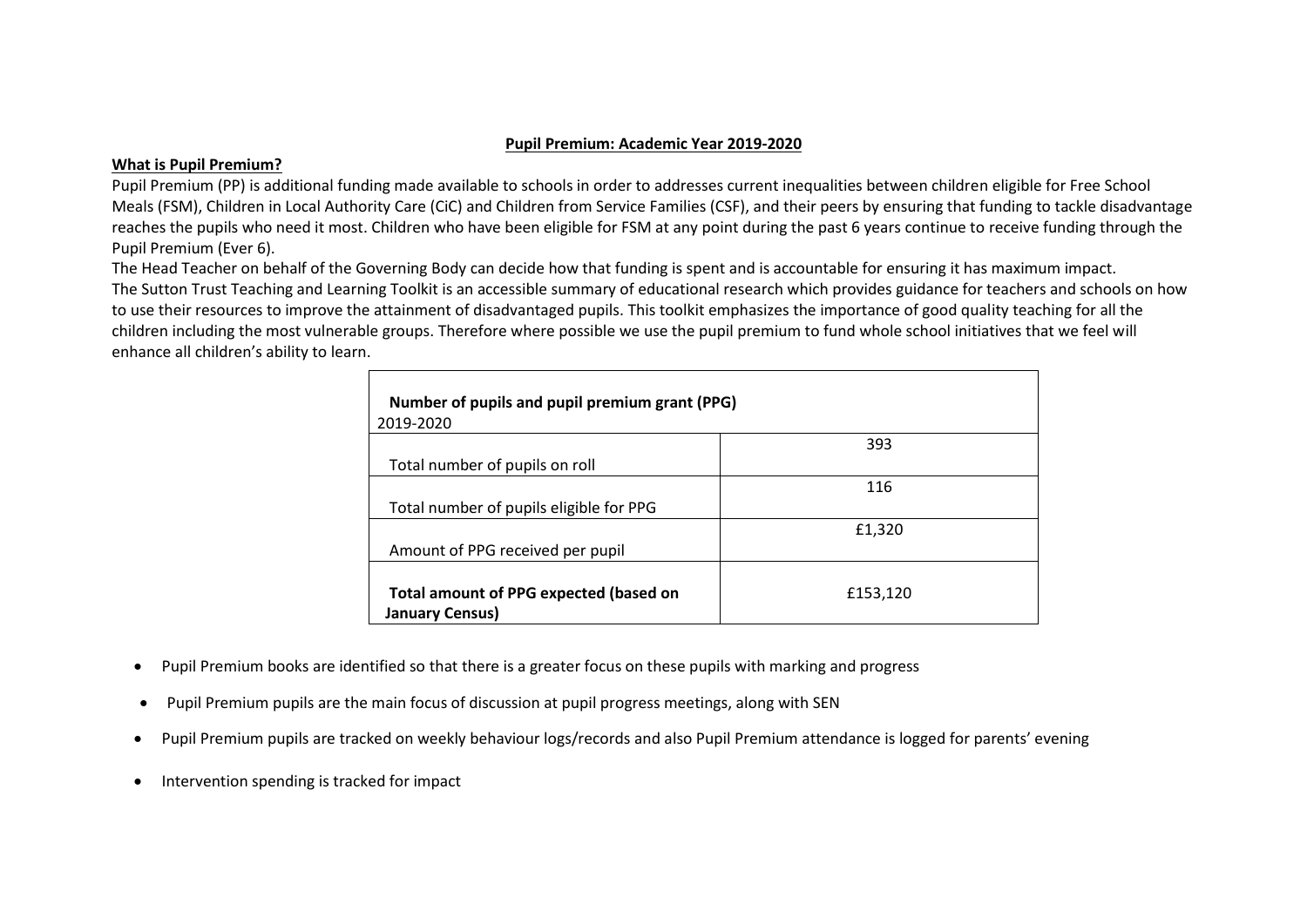|              |                                                                |                                 |                                             |                                                                                                                                      |                                                                                                       | <b>Chantry CA KS1 Assessment Analysis 2018-19</b> |                                                  |                                                                                     |                                                                            |                                 |                                             |                                                                                           |                                                                                          |                                                                                    |
|--------------|----------------------------------------------------------------|---------------------------------|---------------------------------------------|--------------------------------------------------------------------------------------------------------------------------------------|-------------------------------------------------------------------------------------------------------|---------------------------------------------------|--------------------------------------------------|-------------------------------------------------------------------------------------|----------------------------------------------------------------------------|---------------------------------|---------------------------------------------|-------------------------------------------------------------------------------------------|------------------------------------------------------------------------------------------|------------------------------------------------------------------------------------|
|              |                                                                |                                 |                                             | <b>Reading</b>                                                                                                                       |                                                                                                       |                                                   |                                                  | <b>Writing</b>                                                                      |                                                                            |                                 |                                             | <b>Maths</b>                                                                              |                                                                                          |                                                                                    |
| KS1<br>2019  | Group<br>$\subseteq$<br>$\cdot$ $-$<br>Students<br>Ⴆ<br>Number | Standard<br>Expected<br>ă<br>Se | High Standard<br>$\sigma$<br>Achieving<br>% | Progress<br>Expected<br>$\overline{\phantom{0}}$<br>σ<br>$\omega$<br>≻<br>ď<br>Making<br>End<br>nce<br>$\geqslant$<br>$\overline{5}$ | SS<br>Φ<br>듧<br>Pro<br>standard)<br>Accelerated<br>ä<br><b>pct</b><br>Making<br>(Students<br>$\aleph$ | at Expected Standard<br>%                         | Standard<br>High:<br>$\sigma$<br>Achieving<br>×, | SS<br>ogres<br>՟<br>cted<br>J<br>of Year<br>Expe<br>Since End<br>Making<br>$\aleph$ | Progress<br>standard)<br>Accelerated<br>tā<br>not<br>% Making<br>(Students | Standard<br>Expected<br>ã<br>×, | High Standard<br>$\sigma$<br>Achieving<br>% | Progress<br>Expected<br>$\mathbf \tau$<br>Year<br>Ⴆ<br>Making<br>Since End<br>$\geqslant$ | Progress<br>standard)<br>Accelerated<br>$\vec{a}$<br><b>pot</b><br>% Making<br>(Students | Appropriate<br>Σ<br><b>RW</b><br><b>P</b> o<br>Ξ<br>.=<br>Age<br>Combi<br>$\aleph$ |
| All Year 2   | 59                                                             | 64%                             | 5%                                          | 67%                                                                                                                                  | 65%                                                                                                   | 61%                                               | 2%                                               | 88%                                                                                 | 83%                                                                        | 61%                             | 5%                                          | 60%                                                                                       | 70%                                                                                      | 59%                                                                                |
| <b>IPP</b>   | 13                                                             | 77%                             | 0%                                          | 75%                                                                                                                                  | 80%                                                                                                   | 69%                                               | 0%                                               | 92%                                                                                 | 83%                                                                        | 69%                             | 0%                                          | 67%                                                                                       | 80%                                                                                      | 69%                                                                                |
| <b>No PP</b> | 46                                                             | 61%                             | 7%                                          | 64%                                                                                                                                  | 58%                                                                                                   | 59%                                               | 2%                                               | 86%                                                                                 | 83%                                                                        | 59%                             | 7%                                          | 57%                                                                                       | 67%                                                                                      | 57%                                                                                |

# **Pupil Premium Data 2019 Results**

# **Chantry CA KS2 Results Analysis by Key Group 2019**

|                     | Number in<br><b>Writing</b><br>Reading | <b>Maths</b> | <b>Combined</b> | Combined | <b>Average Scaled Score</b> |            |     | <b>Estimated Progress Score</b> |     |      |      |      |
|---------------------|----------------------------------------|--------------|-----------------|----------|-----------------------------|------------|-----|---------------------------------|-----|------|------|------|
|                     | Group                                  |              |                 |          | <b>R&amp;M</b>              | <b>RWM</b> | R   | W                               | M   | R    | W    | M    |
| <b>ALL Students</b> | 41                                     | 71%          | 73%             | 78%      | 66%                         | 66%        | 101 | 104                             | 105 | 2.73 | 8.55 | 6.19 |
|                     |                                        |              |                 |          |                             |            |     |                                 |     |      |      |      |
| <b>PP</b>           | 18                                     | 83%          | 78%             | 83%      | 78%                         | 78%        | 103 | 105                             | 106 | 4.02 | 8.10 | 6.80 |
| <b>NON PP</b>       | 23                                     | 61%          | 70%             | 74%      | 57%                         | 57%        | 100 | 104                             | 104 | 1.34 | 9.03 | 5.54 |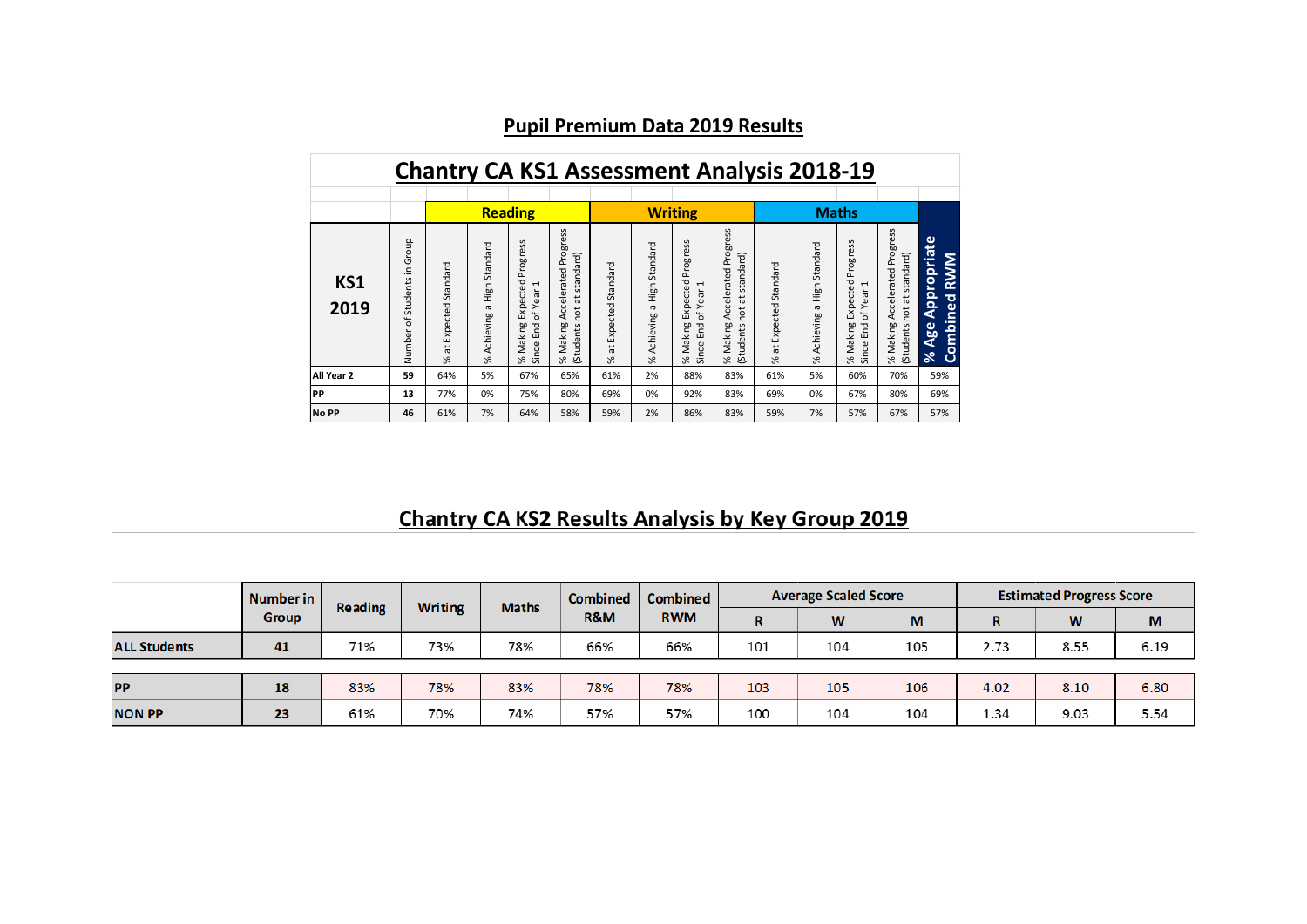## **Proposed Spending 2019-2020**

### **Academic Support**

| Provision                        | Objective                                                   | Desired Impact                                         |
|----------------------------------|-------------------------------------------------------------|--------------------------------------------------------|
| <b>Mathletics Subscription</b>   | To improve basic maths skills                               | All pupils will show engagement with mathletics and    |
|                                  | Targeted interventions for small groups of pupils (termly). | they will improve their maths skills shown in improved |
| £1,722                           | Whole school access - all PP pupils have individual log ins | scores over the year.                                  |
|                                  | and are encouraged to use Mathletics at home and in         |                                                        |
| Power Maths and resources        | lessons.                                                    |                                                        |
| £1,800                           |                                                             |                                                        |
|                                  |                                                             |                                                        |
| Achievement for All              | To close the attainment gap for identified PP children      | Improved the engagement of pupils with their           |
| £5,950                           | The Achievement for All programme is a two year school      | learning and increased parental engagement.            |
|                                  | improvement programme that was commissioned by the          |                                                        |
|                                  | DfE in 2009 to benefit identified pupils.                   |                                                        |
| <b>Phonics Play Subscription</b> | To enable PP pupils to attain equally to other pupils in    | Improved phonics results from previous year and PP     |
| allowing access to a range of    | phonics (particularly in national screening)                | pupils performing in line with or better than others.  |
| resources. Phonics resources.    | Interactive phonics games, phonics planning, assessment     |                                                        |
|                                  | ideas and many teaching ideas and resources to help         |                                                        |
| £500                             | children learn phonics in a fun way.                        |                                                        |
| <b>Accelerated Reader</b>        | To accelerate progress in reading for all pupils            | Pupils to increase their RA above what would be        |
| Programme                        | Purchase resources and training and log ins. Promoting      | deemed chronologically expected.                       |
|                                  | reading independence and pleasure.                          | For pupils to develop an eagerness to read regularly.  |
| £3,186                           |                                                             |                                                        |
| Release time for Pupil Progress  | To closely monitor progress and attainment of PP pupils     | Any gaps between PP and non PP pupils will diminish    |
| Meetings (PPMs)                  |                                                             | in all year groups.                                    |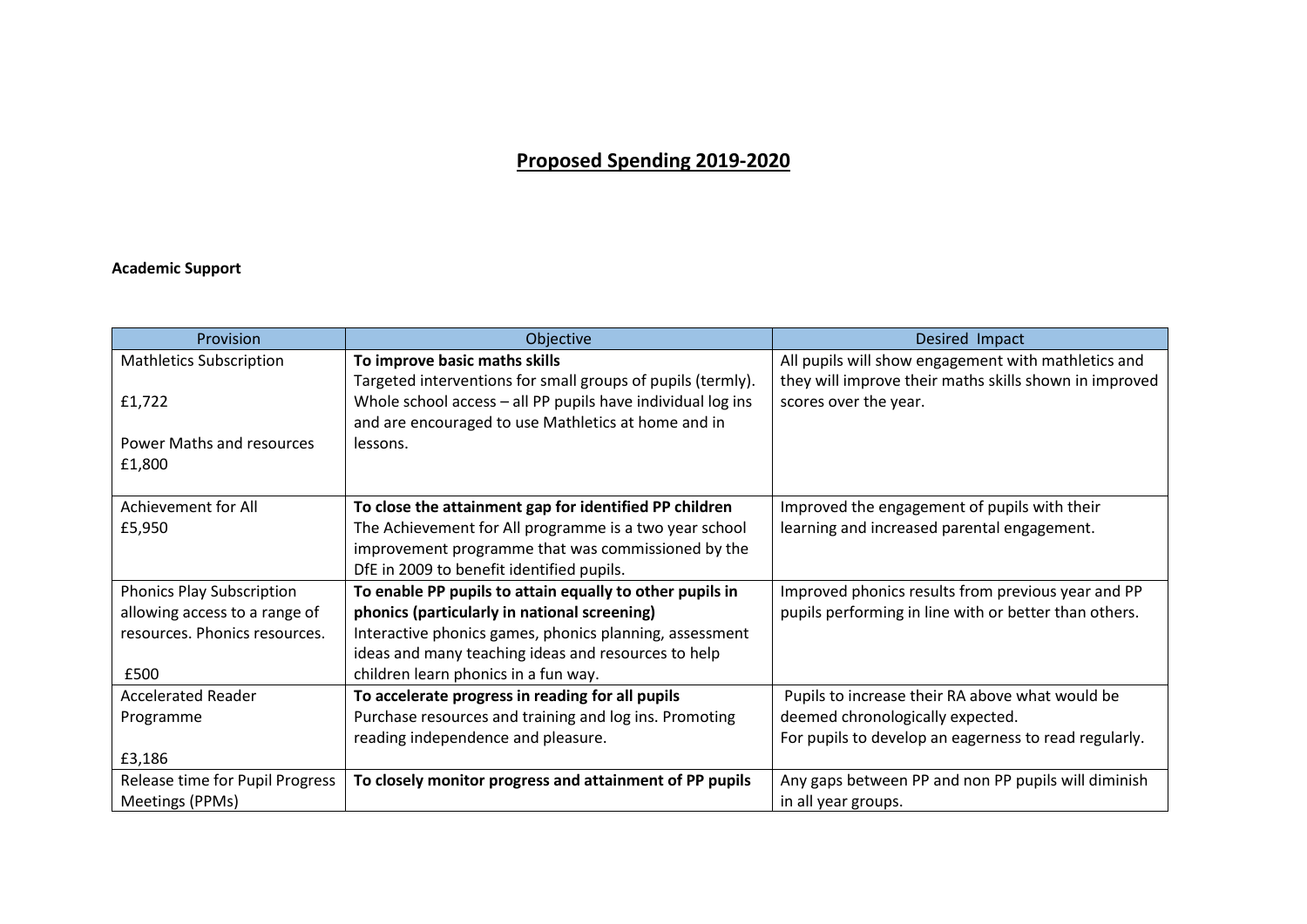| Salary costs for cover | PPMs to occur after every data drop. PP pupils to be a<br>focus. Staff to attend pupil progress meetings with cover<br>provided. | Staff will have a clear understanding of targeting<br>identified pupils and filling gaps. |
|------------------------|----------------------------------------------------------------------------------------------------------------------------------|-------------------------------------------------------------------------------------------|
|                        |                                                                                                                                  |                                                                                           |

| Provision                       | Objective                                                    | Impact                                                 |
|---------------------------------|--------------------------------------------------------------|--------------------------------------------------------|
| PIXL Club Subscription          | To improve the outcomes for key marginal pupils in           | Improved SATs results from previous year (combined     |
|                                 | reading, writing and maths                                   | above 66%) and PP pupils performing in line with or    |
| £2,700                          | PiXI resources used with targeted groups of pupils and       | above.                                                 |
|                                 | whole class to support the teaching of English and Maths     | All other year groups to improve Maths and English     |
|                                 | across the school.                                           | outcomes.                                              |
| Booster maths teacher for       | To close the attainment gap between PP pupils and            | Improved SATs results with PP pupils performing in     |
| Year 6 x1 hour per day          | others                                                       | line with or above others.                             |
|                                 | Maths - focus on more able to achieve greater depth          |                                                        |
| Salary                          | Maths borderline- to support borderline pupils to help       | Pupils will be well prepared for their next Key Stage. |
|                                 | them achieve expected.                                       |                                                        |
| PiXl Interventions              | English- to support pupils in achieving expected or a higher |                                                        |
|                                 | standard in reading and writing.                             |                                                        |
|                                 |                                                              |                                                        |
| Booster Y2 teacher x2 days      |                                                              |                                                        |
| per week                        |                                                              |                                                        |
|                                 |                                                              |                                                        |
| Salary                          |                                                              |                                                        |
|                                 |                                                              |                                                        |
| <b>Easter Intervention week</b> | To boost the attainment of identified Year 6 pupils          | Improved SATs results from previous year (combined     |
|                                 | Easter intervention to focus on maths and reading skills in  | above 66%) and PP pupils performing in line with or    |
|                                 | a fun and physical way through games and group learning.     | above national.                                        |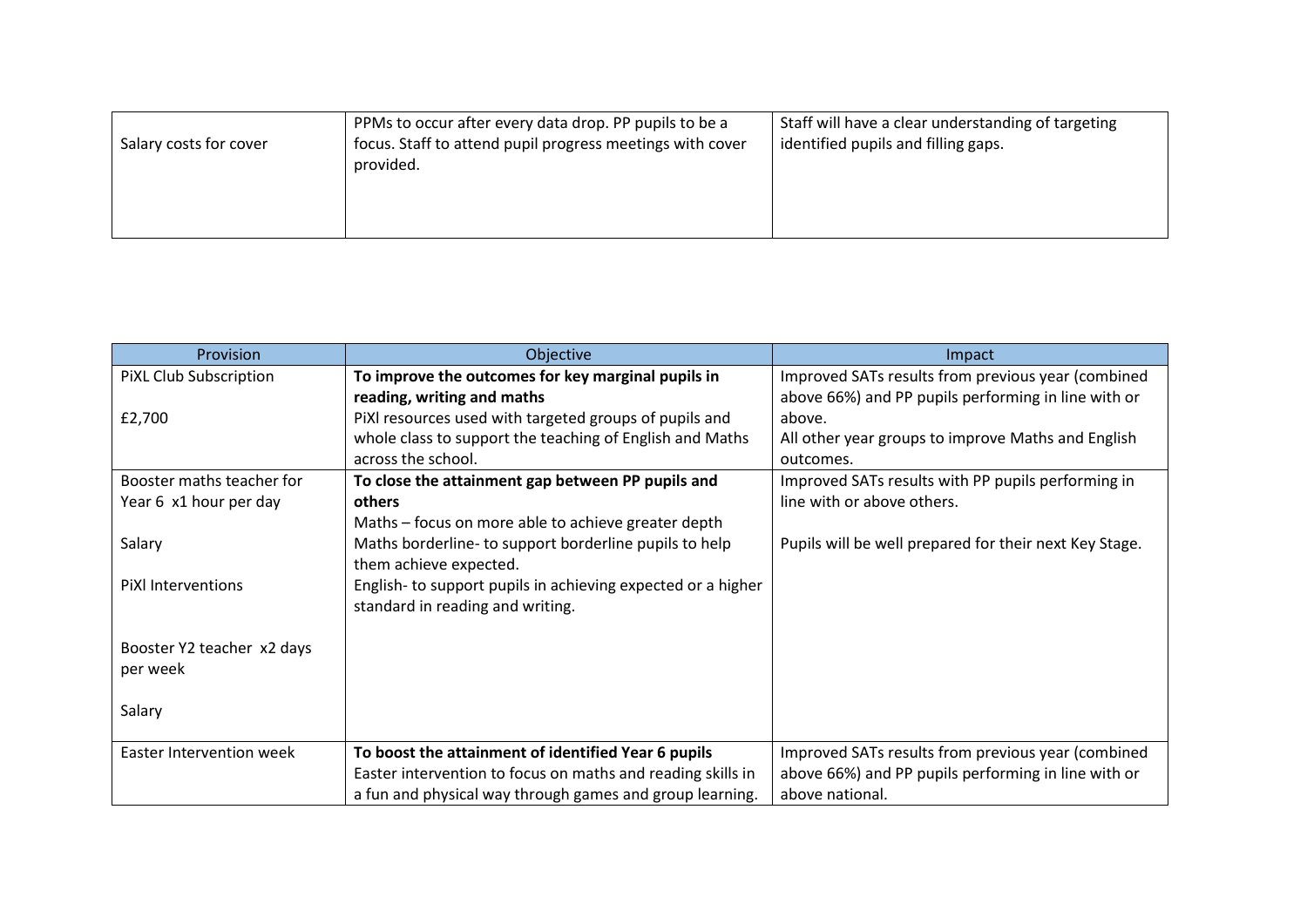| Staff salaries and cost of prizes  |                                                       |                                                       |
|------------------------------------|-------------------------------------------------------|-------------------------------------------------------|
| for attendance and progress        |                                                       |                                                       |
|                                    |                                                       |                                                       |
| CGP Resources - SATS busters       | To ensure that all pupils have access to high quality | All pupils including PP will have appropriate written |
| etc                                | homework materials                                    | resources to support homework                         |
| £1,200                             |                                                       |                                                       |
| Buster's book club                 | To support the enjoyment of reading.                  | All pupils including PP pupils will read on a regular |
| £300                               |                                                       | basis leading to improved outcomes.                   |
| <b>Breakfast Maths Booster for</b> | To close the attainment gap between PP pupils and     | Improved maths SATs results and good progress from    |
| Year 6                             | others                                                | KS1 results for identified pupils.                    |
|                                    |                                                       |                                                       |

### **Non – Academic Needs**

| <b>Provision</b>          | Objective                                                     | <b>Desired Impact</b>                                     |
|---------------------------|---------------------------------------------------------------|-----------------------------------------------------------|
| <b>Breakfast Club</b>     | To support PP pupils and their families                       |                                                           |
|                           | Provide a healthy breakfast at a very minimal cost. Ensure    | Punctuality will improve for identified pupils.           |
| £600 for resources        | a good range of suitable resources and equipment for play.    | Food is available for any child requiring it $-$ no child |
|                           |                                                               | will start learning hungry.                               |
|                           |                                                               |                                                           |
| After school club         | To support PP pupils and their families                       | PP pupils will be supported with the provision if         |
| £500                      | Provision to be made available for PP pupils when needed.     | required.                                                 |
|                           |                                                               |                                                           |
| Uniform for PP children   | To ensure that all pupils are wearing full school uniform     | All pupils will be wearing full school uniform and        |
| £200                      | and do not feel disadvantaged in any way                      | parents feel supported.                                   |
|                           |                                                               |                                                           |
| Provision of trips for PP | To ensure that all pupils attend all trips, visits and access | All pupils will access all trips and curriculum visits    |
| children                  | to visiting workshops                                         | including out of school hours.                            |
| £300                      |                                                               |                                                           |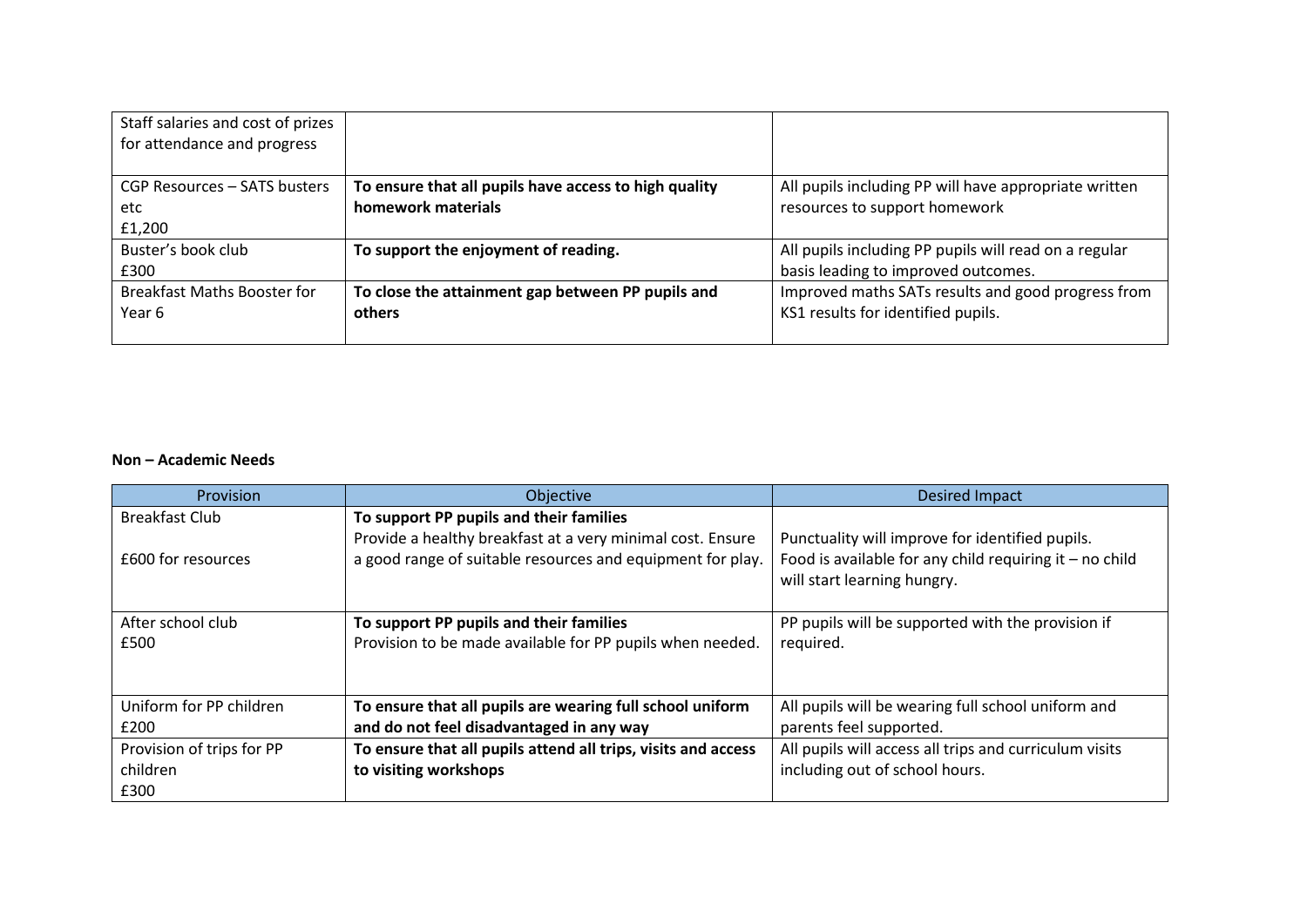| <b>SEASS</b>                                                                 | To improve the attendance of all pupils with a clear focus<br>on PP                                                                                                                                                                             | The gap for attendance with PP pupils and non PP<br>pupils to be diminished.                                                               |
|------------------------------------------------------------------------------|-------------------------------------------------------------------------------------------------------------------------------------------------------------------------------------------------------------------------------------------------|--------------------------------------------------------------------------------------------------------------------------------------------|
| £5,700                                                                       | SEASS work to support vulnerable families get their<br>children to school by holding clinics, generating letters to<br>share good and poor attendance.                                                                                          | Achievement of or higher than national attendance<br>data.                                                                                 |
| Attendance rewards<br>£400                                                   | To improve the attendance of all pupils with a clear focus<br>on PP<br>Weekly attendance stickers to be given and certificates<br>and prizes for improved attendance and 100% attendance<br>for the year.                                       | The gap for attendance with PP pupils and non PP<br>pupils to be diminished.<br>Achievement of or higher than national attendance<br>data. |
| Speech and Language Therapy<br>£6,200                                        | To support the speech and language of identified pupils<br>to impact on their attainment and progress<br>Speech and language can often be a barrier to learning.<br>Early identification of issues is essential and programmes<br>put in place. | Pupils identified and supported with S+L issues and<br>packages of support put in place with improvements<br>noted.                        |
| <b>External Counselling</b><br>Salary for x2 days per week<br>term time only | To support highly vulnerable PP children to deal with<br>ongoing issues                                                                                                                                                                         | Pupils can access this specialist provision to support<br>their mental health needs resulting in improved<br>outcomes in class.            |
| <b>Educational Psychologist</b><br>£2,215                                    | To provide staff with a drop in facility to gain support<br>with significant issues affecting identified pupils.                                                                                                                                | Improved classroom practice to support pupils<br>individual needs.                                                                         |
| Good To Be Green                                                             | To improve behaviour in and around school<br>Behaviour system in school - purchase of good to be green                                                                                                                                          | All pupils able to access the curriculum and no<br>learning time is lost.                                                                  |
| £1,600                                                                       | resources, weekly rewards and termly rewards such as a<br>visit or visitor.                                                                                                                                                                     |                                                                                                                                            |
| <b>Behaviour Mentor</b>                                                      | To support vulnerable children on a daily basis to enable<br>good learning to take place                                                                                                                                                        | All pupils able to access the curriculum and no<br>learning time is lost.                                                                  |